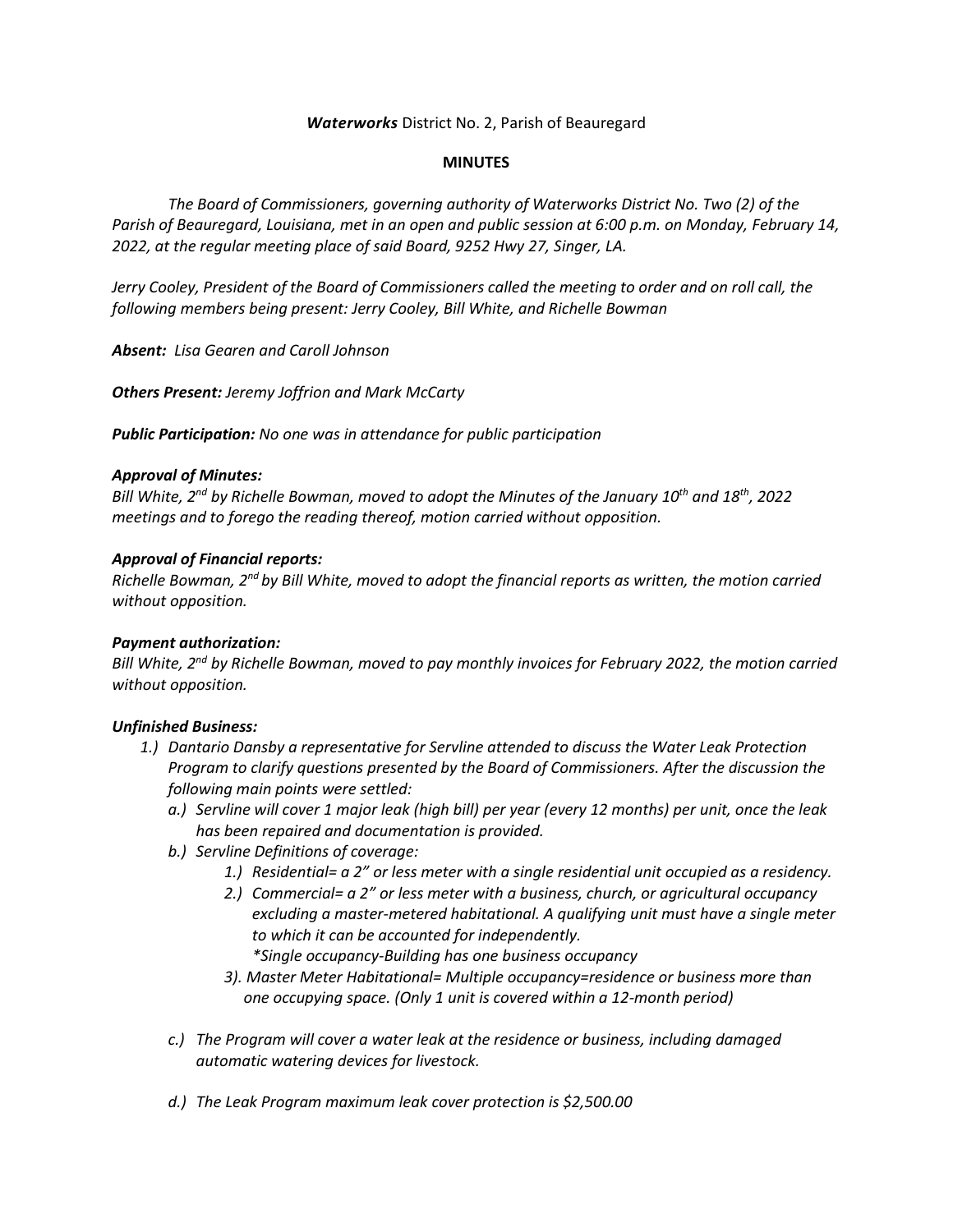- *e.) Once a customer has signed up for the program, there is a 30-day waiting period to file the first claim.*
- *f.) To qualify for a claim the water bill must be 2x's higher than your average bill.*
- *g.) The customer must pay the average bill while waiting on a claim to be settled.*
- *h.) Leak protection claims are paid directly to the water system and not the customer.*
- *i.*) The Water District is not responsible for the program developed between Servline and the *customer. The District will only accept the monthly payments and then make payments to Servline at the end of the month on behalf of the customer.*
- *j.) A customer may "opt out" at any time from the program.*
- *k.) A claim must be made within a 90-day period from the time the leak was discovered and repaired.*
- *l.) Program cost: Residential Single Occupancy =\$1.50 per unit Commercial Single Occupancy =\$ 1.50 per unit Commercial-Multi-Occupancy = \$2.50 per unit (2 or more units on 1 meter) (ex: 2 residence/business on 1 meter =\$5.00)*

*The Board discussed offering the second (2nd) program for water line plumbing protection, but decided to wait at least six (6) months. This program will help the customer repair their broken/busted water lines.*

# *2.) Well Project in Fields:*

*Mark McCarty discussed the Well Project in Fields being completed by Griner Drilling Company with the following comments and suggestions:*

- *He supplied the Board with an updated Milestone List of accomplishments and issues from Griner.*
- *He stated the samples taken by Jeremy were good, but he is waiting on the actual lab results, and was hoping for them today, but didn't receive them*
- *Jeremy Joffrion stated that his results were for Iron=.08; Fluoride=.8, and Cenla had a .16. He also stated that it takes 50 gpm of flushing to take a sample.*

*Bill White and Jeremy Joffrion discussed the flushing process, what is the volume of production, and the fact that Griner had lost the Casing in this Well at approximately 820'. They were pulling out the casing and it broke off at the 820' mark. They (Griner) were trying to fish out the remaining pipe at approximately 220' that is still in the Well Test hole. Mark McCarty was unaware of the problem, but would contact Griner concerning the matter.*

# *The Board of Commissioners discussed key concerns and issues as follows:*

- *The Lack of communication between Griner and the Board*
- *Repeated Mechanical failures*
- *The Lack of request for time extension or to address the Board*
- *Not pleased with the work production*
- *Filing for liquidated damages*
- *Questions on the data that was received from Griner as not sufficient*
- *Information with excuses*

*Mark McCarty informed the Board that the paperwork he submitted tonight was from Griner and after reviewing their data, he marked in "Red" what he thought was warranted or not warranted. He stated that Griner has yet to make any request from the Board, which should have been addressed prior to it*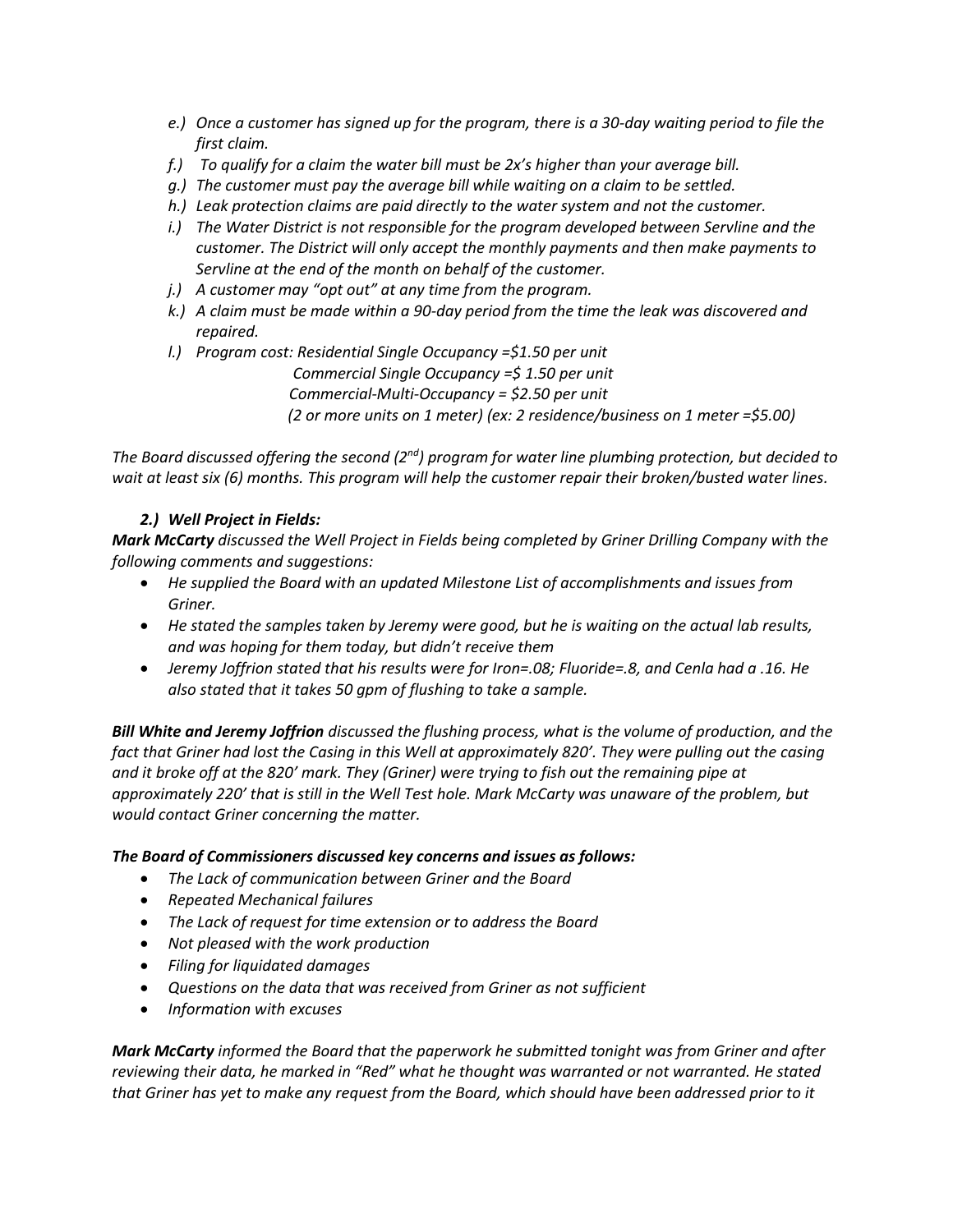*coming to this. He had to request the information that he submitted tonight; it was not offered by Griner. After much thought, he was at first thinking of only taking this under advisement, but now his suggestion is that Griner should make a request for a time extension and whatever else is needed. He further stated that the Board needs to reply as to what they think of the data they supplied, with a suggesting to contact our legal counsel Joseph Delafield for advice on the situation at hand.*

*Bill White informed Mark McCarty that whatever his recommendation was, that is what the board would agree to, since he had been hired as the District's engineer and advisor.*

*Mark McCarty recommended that he speak with our legal counsel Joseph Delafield before going any further to obtain his advice on how to proceed.*

*Bill White and the Board of Commissioners agree to wait on the advice from their legal counsel before proceeding.*

# *2a) Singer Plant Project*

*Mark McCarty discussed the three (3) Change Orders for RP Construction for time extension. The first request for January 31, 2022, and the 2nd and 3rd with a 90-day extension including the Fields Project because they cannot move ahead until Griner gets the issues resolved and a permanent Well drilled. This makes the Substantial Completion date May 1, 2022.* 

**Bill White,** 2<sup>nd</sup> by Richelle Bowman, moved to accept the request for time extension on the Singer and *Fields Projects for RP Construction, increasing the Substantial Completion date to May 1, 2022, the motion carried without opposition. 3 yeas- Bill White, Richelle Bowman, and Jerry Cooley, 0 Nays, 0 Abstained.*

# *Maintenance Report: Jeremy Joffrion*

*1.) Jeremy Joffrion discussed the meeting with the Beauregard Parish Police Jury concerning projects for the Hazard Mitigation money, and that he is not able to attend. He provided the Board of Commissioners with a revised project list, stating that the first round of money from the Water Sector Program was mainly for consolidation.*

*Mark McCarty stated that he was correct and it did not look as if Singer Water was going to be funded because of how the Water Sector scored projects. He said that there is no guidance on how to proceed with the program.*

*2.) There was a discussion concerning the issues with the SCADA program and the panels would need to be upgraded by the end of the year because ATT is converting to 5G and the 4G panels would be deactivated for this reason and would not work. He (Jeremy) moved this to priority one on the Project List for the Water Sector Program. The approximate cost is around \$32,000, but*  we have not received a quote to confirm this price. Once the Singer Plant is completed, they will *be removing the Hydro pneumatic Tank. This is beneficial to the system because the HT could not be inspected without shutting down the entire system.*

Richelle Bowman, 2<sup>nd</sup> by Bill White moved to go into a refreshment break. Bill White, 2<sup>nd</sup> by Richelle Bowman moved to come out of the refreshment break and return to normal *business.*